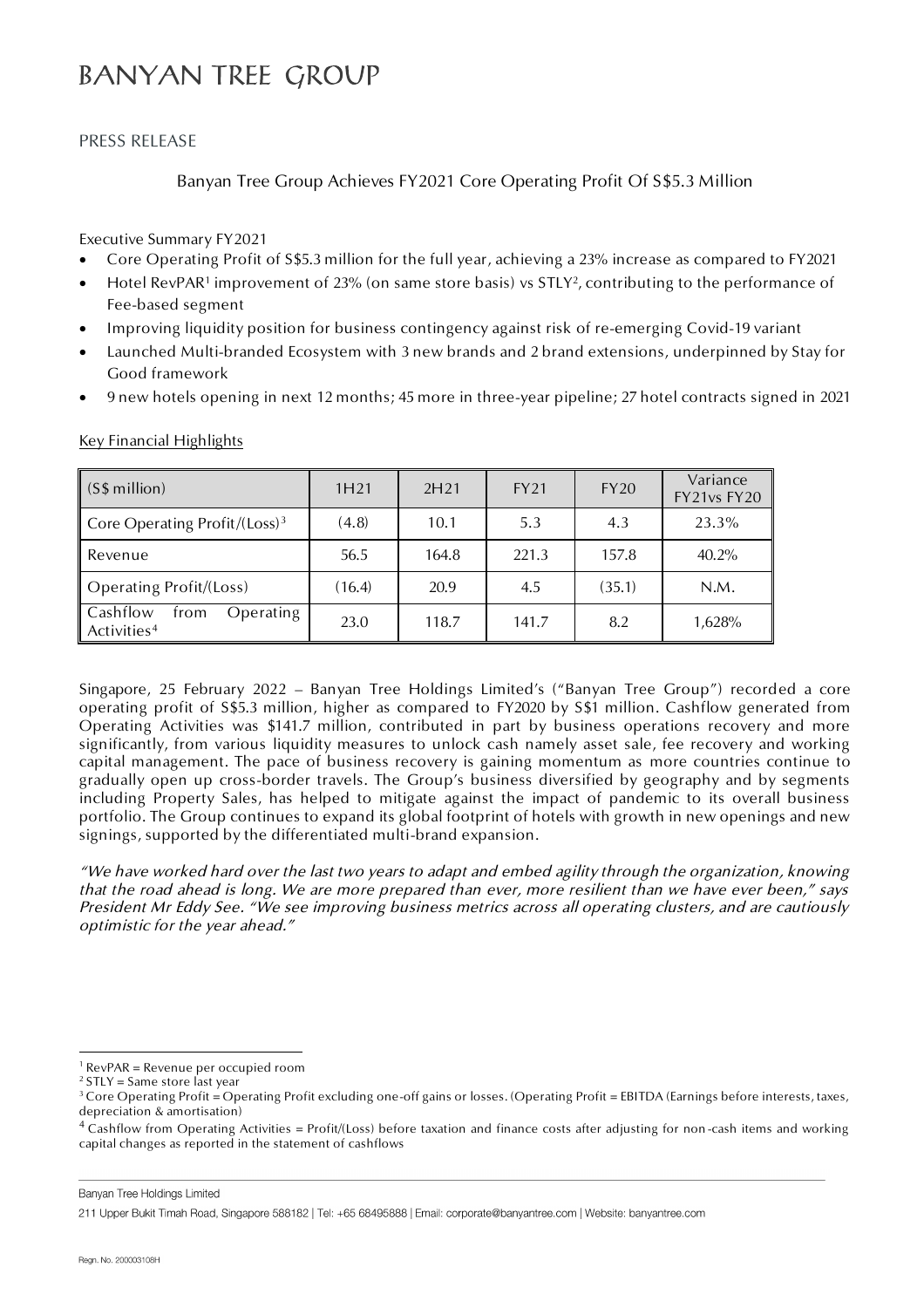# **BANYAN TREE GROUP**

### Portfolio Review

Banyan Tree Holdings' three business segments – Hotel Investments, Fee-based and Branded Residences and Extended Stay, collectively, form an operating portfolio of diversified offerings across geographies while leveraging operational and distribution synergy.

Hotel Investments segment improved in 2H2021 vs same period in prior year by recording a narrower operating loss of S\$9.1 million, which was a positive variance of S\$4.8 million. The improvement was attributable to the quarantine-free international arrivals to Thailand in particular Phuket and the profitable contribution driven by higher RevPAR from owned properties in Maldives.

Fee-based segment continues to witness a pick up in leisure travel globally and also in China supported by a large domestic tourism base. Groupwide Hotel RevPAR improved by 23% (on same store basis) vs same period in prior year. The segment generated operating profit of S\$7.8 million during 2H2021 and S\$10.6 million during FY2021, against an operating loss result in the same periods in prior year.

In FY2021, Branded Residences and Extended Stay (Property Sales) segment continued to achieve profitability and contributes to Group's top line arising from the development sale in Australia and revenues recorded from completed residences and extended stay properties in Thailand.

Moving forward, further value creation will be unlocked through prioritising greater agility to shift resources as market dynamic changes, thereby enabling the Group to drive profitability as business segments are expected to continue the recovery path.

### A Multi-branded Ecosystem of Purposeful Travel

As a future-oriented strategy in response to purposeful travel post-Covid, the Group launched its multibranded ecosystem unified through its "Stay for Good" framework which aligns with the United Nations Sustainable Development Goals (SDGs) and founded on the ethos of "Embracing the Environment, Empowering People". As a pioneer of purposeful stewardship, this expanded global portfolio of 10 unique brands will increase the Group's reach and impact.

Foreseeing conversion opportunities in resort destinations, micro-hotels in developed cities, and emerging second-tier tourism destinations, it has unveiled three new brands - Folio, Garrya and Homm to capture these macro trends. Two new brand extensions Banyan Tree Escape and Banyan Tree Veya under Banyan Tree will further position the Group as a global hospitality leader in wellbeing and sustainability.

*"As Covid continues, we maintain our conviction in the enduring demand for travel, and that we can build a better tomorrow as we embark on a new chapter of good growth." said Executive Chairman Mr Ho Kwon Ping. "With the launch of our global multi-branded ecosystem unified in our core purpose of sustainability and wellbeing, we will continue to grow as a regenerative business for the greater good post-Covid."*

#### Pipeline and Outlook

The Group continues to receive numerous notable industry recognitions built upon the central value propositions of its brands. Additionally, as a milestone and market validation in FY2021, the Group had inked 27 hotel management/franchise agreements including 7 Garrya and 2 Homm in Asia, adding to its three-year pipeline of 45 properties.

With a total of 8 openings in 2021, it included the November opening of the first Garrya Huzhou Lucun in China, followed by the debut of Homm Bliss Southbeach Patong and soft-opening of Banyan Tree Veya Phuket in December. In the next 12 months, the Group expects to open 9 new resorts representing a 13% increase in total room key count. It will be across 4 countries of China, Indonesia, Thailand and Saudi Arabia – where a new flag will be planted in the latter country.

Driving sustainability stewardship forward, Banyan Tree Group firmly embeds its mission to be a regenerative business that partners and benefits all stakeholders, for the greater good.

– End –

Banyan Tree Holdings Limited

211 Upper Bukit Timah Road, Singapore 588182 | Tel: +65 68495888 | Email: corporate@banyantree.com | Website: banyantree.com